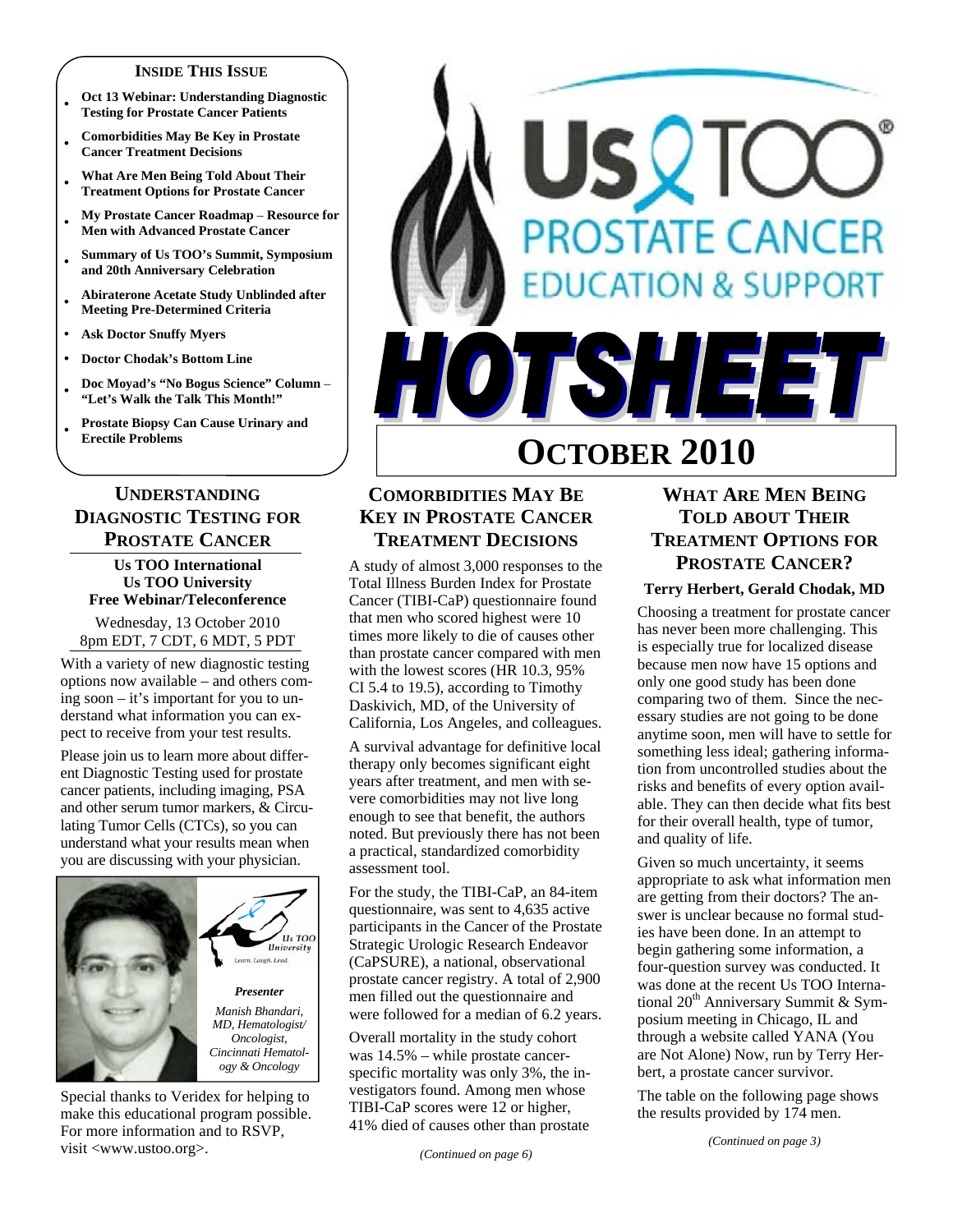THIS ISSUE OF THE US TOO PROSTATE CANCER HOTSHEET IS MADE POSSIBLE BY CHARITABLE CONTRIBUTIONS FROM





# *AND PEOPLE LIKE YOU!*

ITEMS CONTAINED IN US TOO PUBLICATIONS ARE OBTAINED FROM VARIOUS NEWS SOURCES AND ED-ITED FOR INCLUSION. WHERE AVAILABLE, A POINT-OF-CONTACT IS PROVIDED.

REFERENCES TO PERSONS, COMPANIES, PRODUCTS OR SERVICES ARE PROVIDED FOR INFORMATION ONLY AND ARE NOT ENDORSEMENTS. READERS SHOULD CONDUCT THEIR OWN RESEARCH INTO ANY PERSON, COMPANY, PRODUCT OR SERVICE, AND CONSULT WITH THEIR LOVED ONES AND PERSONAL PHYSICIAN BEFORE DECIDING ON ANY COURSE OF ACTION.

THE INFORMATION AND OPINIONS EXPRESSED IN THIS PUBLICATION ARE NOT RECOMMENDATIONS FOR ANY MEDICAL TREATMENT, PRODUCT SERVICE OR COURSE OF ACTION BY US TOO INTERNATIONAL, INC., ITS OFFICERS AND DIRECTORS, OR THE EDITORS OF THIS PUBLICATION. FOR MEDICAL, LEGAL OR OTHER AD-VICE, PLEASE CONSULT PROFESSIONAL(S) OF YOUR CHOICE.

*HOTSHEET* EDITORIAL TEAM: JONATHAN MCDERMED, PHARMD PAMELA BARRETT

US TOO INTERNATIONAL STAFF:

THOMAS N. KIRK

THOMAS N. KIRK, PRESIDENT AND CEO PAMELA BARRETT, DEVELOPMENT DIRECTOR TERRI GIBBONS, CHAPTER SVCS PROG MANAGER,

 **NEW TOLL FREE PHONE #: 1-877-978-7866** JAQUELINE KONIECZKA, OFFICE MANAGER RYAN MAGUIRE, COMMUNICATIONS **COORDINATOR** 

#### US TOO BOARD OF DIRECTORS:

*EXECUTIVE COMMITTEE/OFFICERS* FRED MILLS, CHAIRMAN KAY LOWMASTER, MSW, LCSW, VICE-CHAIR CARL FRANKEL, ESQ., SECRETARY DAVID P. HOUCHENS, PHD, TREASURER RIDGE TAYLOR, ASSISTANT TREASURER/SECRETARY

*DIRECTORS:*  GREG BIELAWSKI JERRY HARDY JEAN JEFFRIES DAVID M. LUBAROFF, PHD RICK LYKE, APR JIM RIEDER DEXTER C. RUMSEY III THOMAS N. KIRK, PRESIDENT AND CEO

US TOO INTERNATIONAL, INC. IS INCORPORATED IN THE STATE OF ILLINOIS AND RECOGNIZED AS A 501(C)(3) NOT-FOR-PROFIT CHARITABLE CORPORATION **DONATIONS / GIFTS TO US TOO ARE TAX DEDUCTIBLE**

5003 FAIRVIEW AVE. DOWNER'S GROVE, IL 60515 PHONE: (630) 795-1002 / FAX: (630) 795-1602

**WEBSITE: WWW.USTOO.ORG**

COPYRIGHT 2010, US TOO INTERNATIONAL, INC.

# **MY PROSTATE CANCER ROADMAP – NEW RESOURCE FOR MEN WITH ADVANCED PCA**



A new educational resource for advanced prostate cancer patients and those who love them is now available – Us TOO International has teamed up with Centocor Ortho Biotech Inc. to launch *My Prostate Cancer Roadmap*.

Every year, approximately 8,000 cases of cancer of the prostate are diagnosed at an advanced stage and roughly 32,000 men are projected to die this year from the disease in the United States. Despite these statistics, many people think prostate cancer is less dangerous than other cancers. In fact, cancer of the prostate is the second leading cause of cancer deaths in men in the United States, and the National Cancer Institute predicts a 17 percent increase in prostate cancer deaths this year compared to 2009.

"32,000 men are projected to die with prostate cancer this year, and that doesn't always seem like a big number - but if you put it in perspective, think about a metropolitan bus in any metropolitan city; there are quite a few seats on a bus

- 32,000 men would fill 400 of those buses; and so that's how many will die of prostate cancer this year," states Us TOO Chairman of the Board Fred Mills.

Mills and world-renowned golf champion Arnold Palmer – both prostate cancer survivors – were featured in a satellite media tour on many TV and radio news and sports stations on September 1 when this new program and website was first announced.

 "Advanced prostate cancer is a disease that is poorly understood. Us TOO International is deeply committed to helping men and those who care about them understand the unique challenges, and how to live to the fullest, with advanced disease," said Tom Kirk, President & CEO, Us TOO International. "*My Prostate Cancer Roadmap* puts targeted information and resources at your fingertips. It nicely complements the educational materials, support groups and online discussion communities that Us TOO provides for men and their families fighting the disease."

The information on the Web site is presented visually as a roadmap and visitors can navigate various "stops," each of which provides unique, current information. Topics include health and wellness, work, relationships, and sex and intimacy. Visitors are offered tips on nutrition, exercise and maintaining relationships. There are even suggested questions to help guide difficult and often emo- *(Continued on page 6)* 

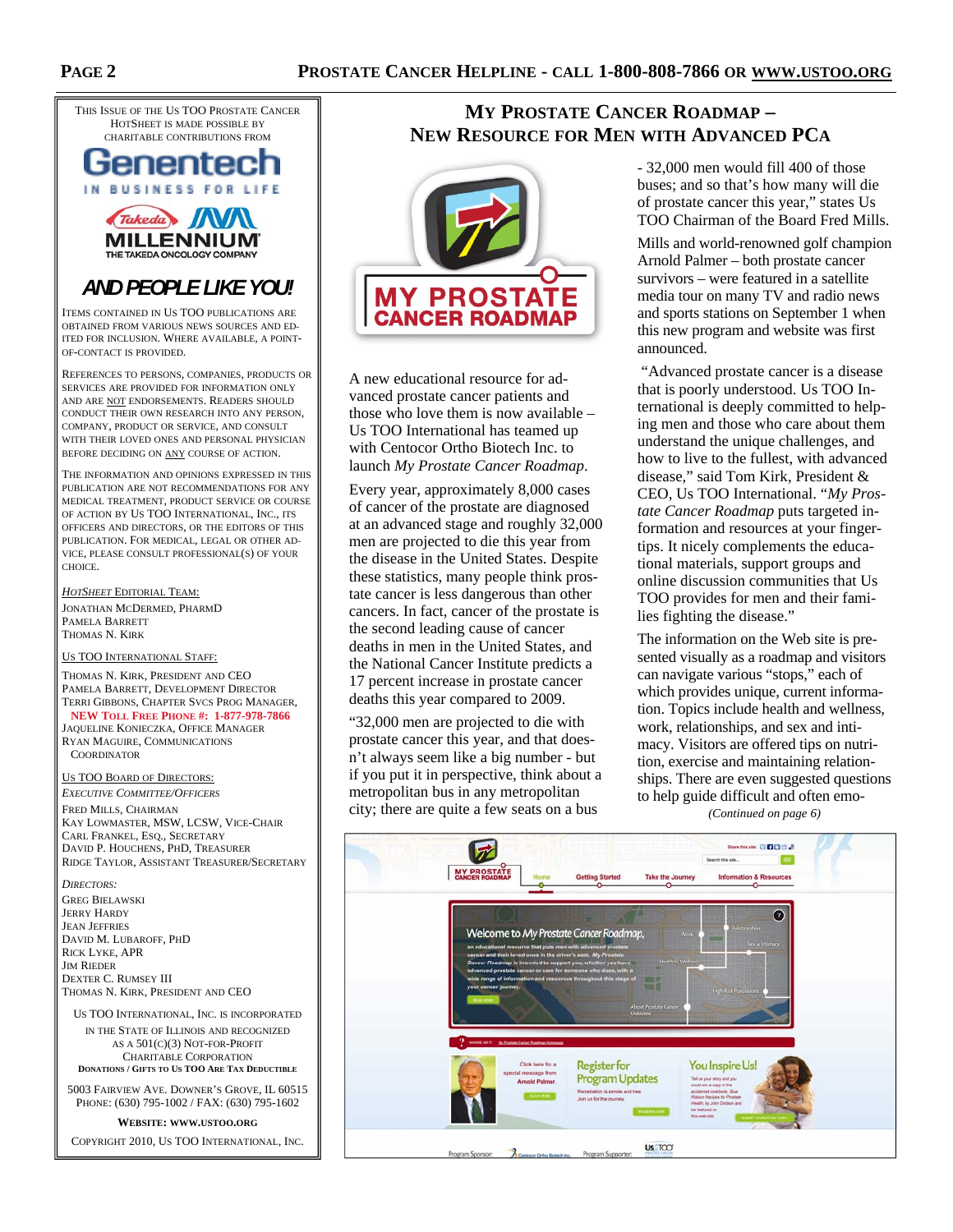| Did your doctor                                                                                                                            | <b>Answers</b>       |            |                 |
|--------------------------------------------------------------------------------------------------------------------------------------------|----------------------|------------|-----------------|
| 1. Inform you of all reasonable op-<br>tions for your disease?                                                                             | Yes $42\%$           | No 44%     | Not sure 8%     |
| 2. Inform you of the odds of compli-<br>cations with each treatment option?                                                                | Yes $41%$            | No 52%     | Not sure 7%     |
| 3. And those you consulted tell you<br>their own results or the theoretical<br>outcomes for your options before<br>you made your decision? | Yes $41%$            | No 51%     | Not sure 8%     |
| 4. Recommend a particular treatment<br>or ask you to choose one?                                                                           | <b>Recommend 46%</b> | Choose 37% | <b>Both</b> 17% |

# **WHAT ARE MEN BEING TOLD ABOUT THEIR TREATMENT OPTIONS?**

*(Continued from page 1)* 

The results suggest that many men may not be getting enough information. Only 42% indicated they were informed of all the options, about 50% were given any odds of getting complications and almost half of the men were told what to do.

Several potential weaknesses of this survey should be recognized. First, the number of respondents was not very large so they survey's findings can't be generalized. This was not a random survey, meaning some bias could exist among the men who decided to participate. Also, the results may not accurately reflect what is happening to men diagnosed in 2010 since the participants were treated over a number of years in the past. Lastly, there is no way to verify what information was given to these men. Nevertheless, the results raise several questions and offer some helpful suggestions.

First, should minimum standards be set for the information men get from their doctor and if so, what should that include? Both the National Cancer Institute (NCI) and the National Comprehensive Cancer Network (NCCN) recommend that men be informed of all reasonable treatment options for a particular tumor stage and Gleason score.

What information should men receive about the side effects of each treatment? Both NCI and NCCN recommend that men are told all possible side effects from each treatment, but neither recommends finding out the odds or percentages. Shouldn't that information also be included? Otherwise, without it men will be forced to play a game called "blind poker." That means they are dealt some cards and must make a bet without seeing their hand.

Few men would be willing to wager much money in that game. But isn't that what happens when choosing a treatment without knowing the odds of getting a good or bad result?

For those who believe that knowing the odds are important, the next question is whose odds should be provided, those of a recognized expert who has published their results or the doctor who will do the treatment? To be told a specialist's results may give misleading information.

Even when doctors discuss their own results, most of them do not obtain this information from written surveys, which are more accurate. Instead, they are just estimated. Perhaps doctors will need incentives to begin using written surveys so the necessary information become readily available. Until then, men always have the choice to seek out doctors who are measuring their results.

Lastly, which approach would be best, to have a doctor choose the treatment or have a patient and his doctor share that decision? If a doctor decides, should it be made clear that the choice only represents that doctor's opinion and the other options are equally reasonable? One problem with having a doctor decide is it might include some bias. Surgeons are more likely to recommend surgery and radiotherapists are more likely to recom-

# **PROSTATE NET REGIONAL SYMPOSIUM SERIES 2010 DATES / SITES**

Oct 2 - New York, NY

Register and see agendas at <http:// prostatenet.com/Symposium.html>. mend radiation for the average patient.

Many men may want a recommendation but they also want the reasons why it was selected and whether other options are just as reasonable? Often, doctors can exclude some treatments for good reasons. For example, brachytherapy may not be a good option for men with a prostate over 60 grams or severe urinary difficulties, radiation is not a good option for those with proctitis or colitis and surgery is not a good option for men with a limited life expectancy or with keloid scars.

The bottom line of this survey is that many individuals may not be getting what they need or deserve to enable them to make an informed choice. Perhaps the only way to insure getting the necessary information is for men to become empowered to ask their doctor the right questions and to understand the answers.

# **CATCHING UP WITH THE PINK: LEATHER WRISTBANDS HELP RAISE AWARENESS, FUNDS FOR US TOO**

- **Braided black leather adjusts** to any wrist size
- Non-tarnish silver-finish medallion
- Net proceeds donated exclusively to Us TOO International

For more information, go to <www.prostatecancerwristband.com> or call 800-808-7866

### **"Conquer Prostate Cancer" Wristband \$25**

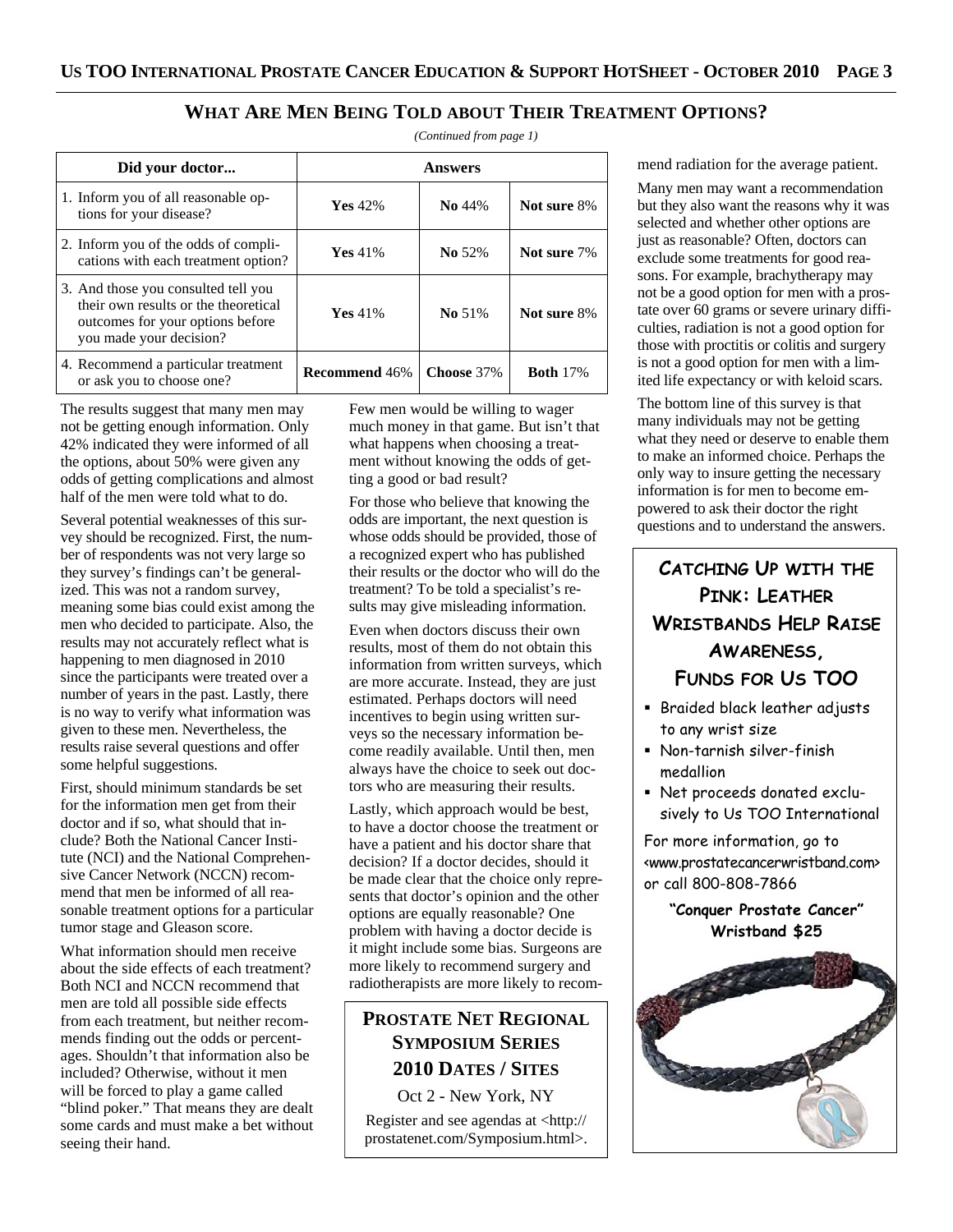### **US TOO'S SUMMIT, SYMPOSIUM & 20TH ANNIVERSARY CELEBRATION**

**A Milestone Event & Wonderful Success!** 

This milestone event, marking Us TOO's 20th Anniversary, was a great success due to the collective effort of countless people, and a fitting tribute to the accomplishments of this organization to date while setting the stage for the challenges that lay before us. More than 250 people gathered in Chicago from as far away as Australia, South Africa the Bahamas and more than 22 states. In addition to an advocacy summit, awards dinner celebration, raffle and exhibits, 11 presentations during the

#### What attendees had to say:

"I would definitely recommend an Us TOO patient education event to others. This is the third one I've attended."

"I've been to a lot of seminars and never experienced so much information and high quality speakers!"

"It was great that the presenters mingled with the crowd and didn't segregate themselves. This was not a sterile delivery of information like  $\overline{I'v}$ e experienced at other conferences."

"The Intimacy & Incontinence session was most important – a compassionate session with tremendous heart.'

two-day event featured industry thought -leaders, researchers and physicians.

The weekend began with Us TOO's Advocacy Summit, entitled *"Moving Beyond the Confusion About Prostate Cancer Screening and Treatment."* A standing room-only crowd heard presentations by representatives from ACS, NCCN, and AUA, as well as the author of the PRIME Act, now before Congress for the purpose of advancing diagnostic imaging. Next, several prostate cancer organizations provided reactions to these presentations in a moderated town



*We had to add seats for summit and symposium sessions!* 

-hall setting. Tapping into the weekend's theme, *PASSION TO ACTION*, attendees also participated in small group sessions to answer the question, "What can *I* do to move this discussion forward?" Numerous excellent ideas came out of this session, which will nodoubt fuel local and organizational strategic planning and lively discussion.

Friday afternoon's activities continued with a jam-packed roster of exhibitors. Attendees spent 90-minutes strolling among booths from industry-leading product and service providers. Several authors were on-site as well, signing books and talking with attendees. Friday evening's 20<sup>th</sup> Anniversary Gala Award Dinner and Celebration was a

leaders reflected on the last 20 years and set the stage for the future. Speakers included two of the founders, Dr. Gerald Chodak and Ed Kaps, past Board Chairs, Jim Kiefert and Lew Musgrove, and current Board members, Fred Mills, Kay Lowmaster, as well as CEO Tom Kirk.

This very special evening concluded with the following awards presentations:

- Collaborative Organization Award -Wellness Place
- Family Action Award -The Trinco Family
- Business Initiative Award -Chris Lockett at Dendreon Corporation
- Collaborative Chapters Award—Us TOO Washington State Chapters:



*Chairman of the Board Fred Mills welcomes attendees to the Us TOO Summit Friday a.m.* 

blue event, in the best sense of the word! Us TOO's SEA Blue theme was evident throughout the evening, with gorgeous table decorations, blue leis and countless blue Hawaiian shirts worn by attendees. Special attention at the Gala and throughout the entire weekend went into creating a prostate and heart healthy menu that was delicious AND healthy. The Gala Raffle featured a sea of excellent items including golf outings, original works of art, blue chocolate roses, and the very popular iPad!

A panel of past and present Us TOO



*Dan NG accepts Outstanding Corporate Development Award for sanofi-aventis*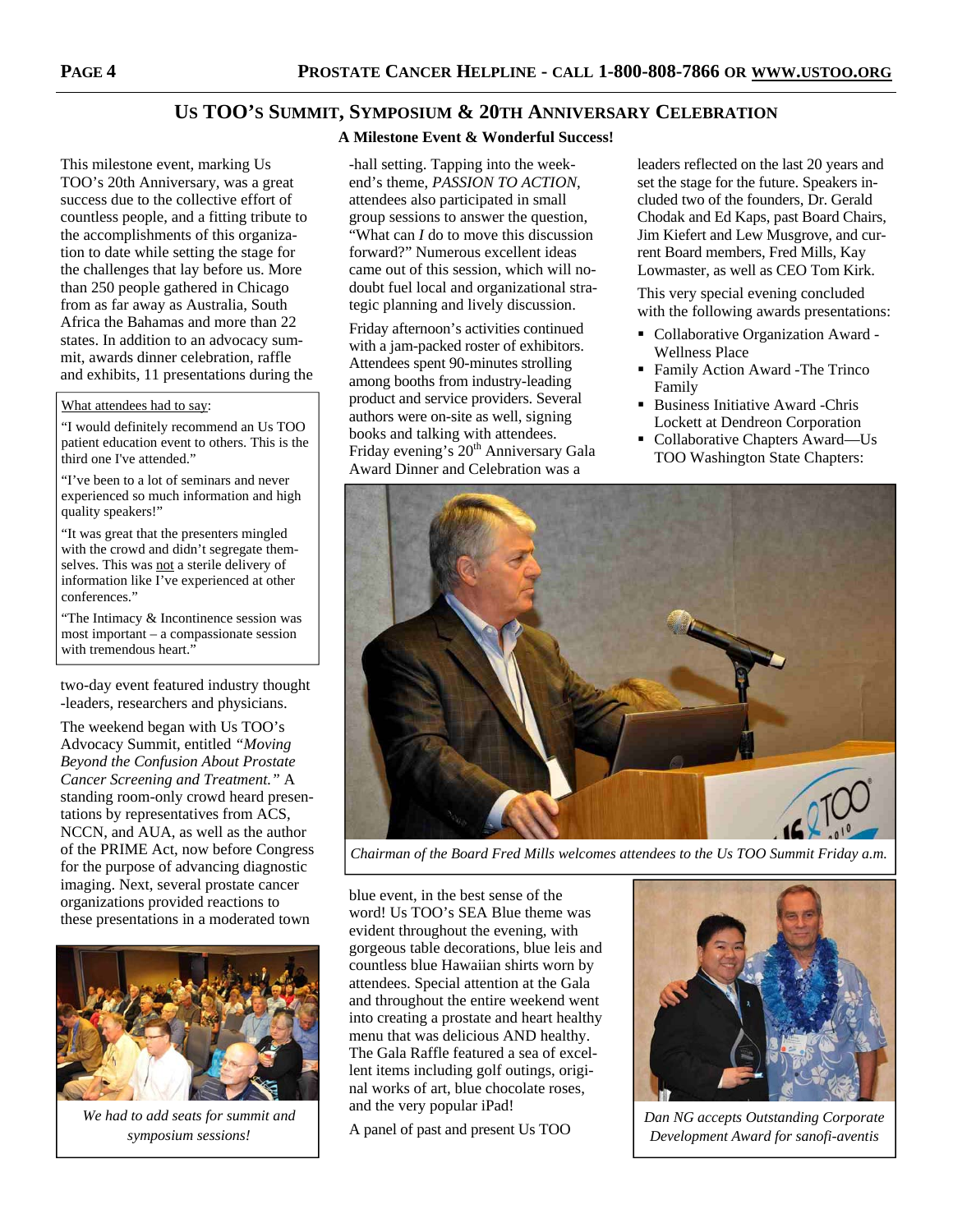

*One of the informal break out discussion groups participating in the Us TOO Summit* 

Olympia, Seattle, Shelton & Tacoma

- Outstanding Advocate Fred Gersh
- Angel Awards -The families of *Ronald L. Gabriel, Arthur G. Davis & Tomlin Braxton Horsley, Jr.*
- Outstanding Corporate Development Award -sanofi-aventis

The patient education symposium, held on Friday and Saturday, provided new information about treatment options along with a fresh perspective and new hope. The symposium featured presentations on intimacy and incontinence, dietary supplements, hormonal therapy as a second line of defense for recurring and advanced disease, the latest in radiation therapy, and an update of prostate cancer research priorities through the U.S. Department of Defense.

The speaker roster was impressive from start to finish, including: Damon T. Arnold, MD, Director, Illinois Dept of Public Health; Jonathan McDermed, PharmD, one of the Us TOO *HotSheet*  editors; Mark Moyad, MD; Charles "Snuffy" Myers, MD; Michael J. Dattoli, MD; Capt. E. Melissa Kaime, MD, Director, Congressionally Directed Medical Research Programs (CDMRP); Paul F. Schellhammer, MD; John P. Mulhall, MD; David and Kathie Houchens; and Dennis Holt, survivor advocate and drummer for the band *Kansas*.

The symposium concluded with a session focused on the weekend's theme, *PASSION TO ACTION*. Us TOO leadership encouraged **all** participants to rally together and take action in a meaningful



*For 20th Anniversary celebration, past and present Us TOO leaders discussed Us TOO history and future. L to R: Fred Mills, Board Chair; Kay Lowmaster, Vice Chair; Ed Kaps, Co-Founder; Dr. Gerald Chodak, Founding MD Organizer; past Chairmen Lew Musgrove and Jim Kiefert, and President & CEO Tom Kirk* 

way in their local communities.

Capping the event and tapping into the campaign that uses the universal language of beer to reach men with a critical health message, *Pints for Prostates*  hosted the Chicago Gourmet Beer Tasting event immediately following the symposium. Held at The Berghoff Restaurant in downtown Chicago, the event featured more than 30 imported and domestic craft beers.

Photos and streaming video and slides from the presentations will be posted on the Us TOO website before November.



*Darryl & Debbie Trinco pick up the Family Action Award from Tom Kirk* 

Special appreciation to the event supporters and sponsors:

**Diamond:** 

Amgen, Dendreon, sanofi-aventis

**Platinum:** 

ENDO Pharmaceuticals, Genentech **Sapphire:** 

Centocor Ortho Biotech Inc., Millennium Pharmaceuticals

**Gold:** 

GlaxoSmithKline

#### **Silver:**

American Medical Systems, Aureon Biosciences, Dominick's, Hollister, Veridex

#### **Bronze:**

Ferring Pharmaceuticals, GTx **Exhibitors:** 

Abbott, Accuray Cyberknife, CDMRP, Cancer Treatment Centers of America, Dattoli Cancer Center, Hitachi Medical Systems, iCAD, Theragenics Corporation, UroPartners Prostate Center at the Glen

#### **Volunteers:**

Charles M. Sauer, design; Chuck Strand, PR & communications; John Trout, photography; and many more!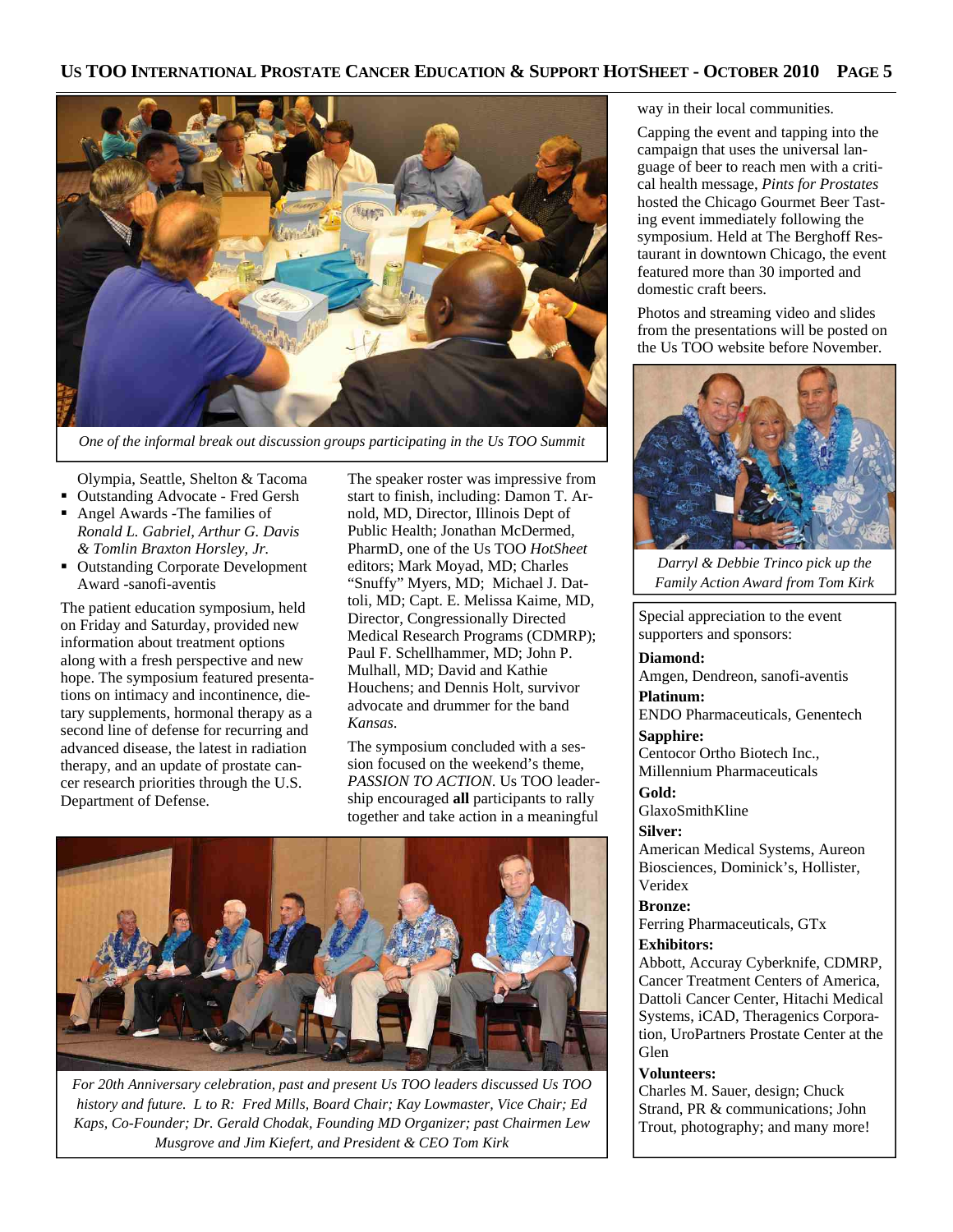#### **COMORBIDITY IN SCREENING**

*(Continued from page 1)* 

cancer, as did 6% of those with scores of two or lower (P<0.001).

Results suggest that the presence and severity of comorbidities should be a key in clinical decision-making for prostate cancer because of the indolence of many early stage cases, Daskivich and co-authors wrote in a research letter published in the Archives of Internal Medicine (Vol. 170, pp. 1396-9, 2010).

Richard J. Ablin, PhD, of the University of Arizona in Tucson, and colleagues provided an invited commentary. Ablin and colleagues wrote, "We believe that accurate assessment of the characteristics of the prostate cancer (Gleason scores, clinical stage, number of positive biopsy results, and the percentages of cancer in the positive cores), as well as the life expectancy, comorbid conditions, and quality of life concerns of the patients, become ever more paramount to any clinical decision making for prostate cancer and most notably in the selection of aggressive and potentially morbid treatment in young men with early-stage disease."

They strongly encourage the practice of active surveillance for men with earlystage disease, recommending that physicians who do not advise this approach reconsider their position.

*MedPage Today, 9 August 2010*

### **MY PROSTATE CANCER ROADMAP**

*(Continued from page 2)* 

tional discussions with employers.

Each stop on the journey offers a choice of two paths – one for men with advanced prostate cancer and the other for family, friends and caregivers – to help address their overlapping but also different needs.

The site will continue to offer new content based on visitor feedback and input, along with insights and expertise of scientists, clinicians, nurses, social workers and other experts. Visitors can register to receive alerts when new information is posted.

Visit the *My Prostate Cancer Roadmap* Web site at

<www.myprostatecancerroadmap.com>.

# **ABIRATERONE STUDY FOR METASTATIC ADVANCED PROSTATE CANCER UNBLINDED AFTER MEETING PRE-DETERMINED CRITERIA**

Ortho Biotech Oncology Research & Development, a unit of Cougar Biotechnology, Inc., announced that it has unblinded the Phase 3 study of abiraterone acetate plus prednisone treating metastatic advanced prostate cancer patients (also referred to as castration-resistant prostate cancer) whose disease has progressed following treatment with one or two chemotherapy regimens at least one of which contained docetaxel.

Study COU-AA-301 included 1,195 patients who were randomized to receive abiraterone acetate plus prednisone or placebo plus prednisone.

The Independent Data Monitoring Committee's (IDMC) recommendation to unblind the study was based on a prespecified interim analysis, which demonstrated a statistically significant improvement in overall survival and an acceptable safety profile. Based on these results, the IDMC also recommended that patients in the placebo arm be offered treatment with abiraterone acetate.

A program that will provide early access to abiraterone acetate to patients who meet specified medical criteria is being initiated. Participating centers will be listed on www.clinicaltrials.gov when they are ready to enroll patients. The company anticipates opening the program in the US in October and in sites outside the US in the months following, contingent on local health authority and ethics committee approvals.

These results will be presented at the upcoming European Society for Medical Oncology congress, which is held in Milan, October 8-12, 2010. They will also be submitted for publication in a peer reviewed journal.

Abiraterone acetate is an investigational drug; its safety and efficacy have not yet been established. The company is evaluating the filing strategy for abiraterone acetate, based on the IDMC's recommendation to unblind this study.

*Ortho Biotech Oncology press release 9 September 2010* 

### **ASK DR. SNUFFY MYERS**

*Editors' note:* In the spirit of information sharing, we have invited certain physicians and others to provide comments and opinions for Us TOO's *HotSheet*. It is our desire to enrich the content of the *HotSheet* to empower the reader. This piece contains the opinions and thoughts of its author and is not necessarily those of Us TOO International.

I am about to enter a Phase III trial. There is a 1 out of 3 chance that I will be getting a placebo. Getting the study drug if my cancer worsens is not an option. From a patient's perspective, what factors should I take into account before going into a trial like this? Would it be better for me to consider entering a Phase I/II trial so that I would be guaranteed to get the study drug?

There are several things you need to consider. First, if you get the placebo, you will be allowed to progress on treatment. This usually means the appearance of new bone lesions. Depending on how carefully they follow you and how rapidly the cancer grows, you may find yourself with one or two new lesions or many new sites of bone involvement. At that point, it may be too late for any other treatment to work.

Second, most new treatments undergoing Phase III testing fail to gain FDA approval. This means that they do not convince the FDA the drug prolonged survival. The conclusion is that patients in both the experimental and placebo arm did just the same: they had no benefit.

These facts mean that men who enter placebo-controlled trials are not very likely to have a survival benefit from participating in the clinical trial. For this reason, it seems most prudent for patients to first seek out and receive those treatments that offer some reasonable expectation of a survival benefit. I suppose it also makes sense to pick a drug that seems likely to work, but in real life not even experts in new drug testing are very good at picking winners.

Phase II trials do have the benefit of everyone getting the new treatment, but it is difficult to know which Phase II drugs are likely to be active. For both Phase II and III trials, it is worthwhile knowing as much as possible about the

*(Continued on page 8)*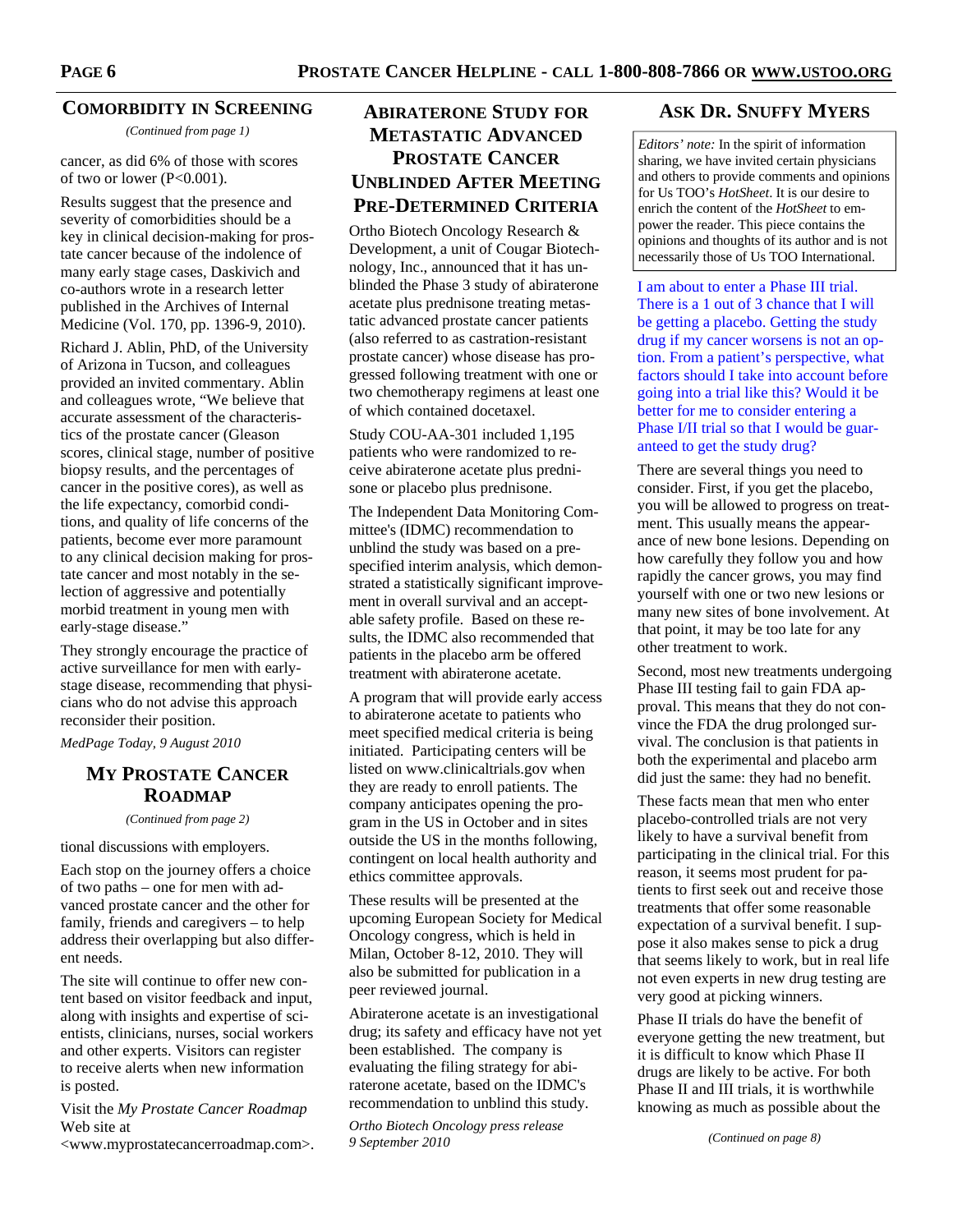*Editors' note*: In the spirit of information sharing, we have invited certain physicians and others to provide comments and opinions for Us TOO's *HotSheet.* Our desire is to enrich the content of the *HotSheet* to empower the reader. Each piece contains the opinions and thoughts of its author and is not necessarily those of Us TOO International.

Hot off the press is news that the Abiraterone acetate study is being unblinded because the study has met its primary endpoint. This is exciting information that could be one more treatment helping improve survival in men with advanced prostate cancer.

**THE BOTTOM LINE:** Before a full assessment of this treatment can be made, the data from the study must be available for review. Assuming it improves survival without many side effects, men with progressive disease after hormone therapy will have decisions to make. Which treatment should they get first, Provenge, abiraterone, chemotherapy or secondary hormone therapy? Will the sequence of treatments have any impact on their effectiveness? Those questions may be very difficult to answer unless the necessary studies are performed.

An interesting study by Klein measured the effect of prostate biopsy on urinary and sexual function within three months

#### **DOCTOR CHODAK'S BOTTOM LINE**

of the biopsy and found some worsening in both areas. It was greatest for those getting saturation biopsies.

**THE BOTTOM LINE:** This study raises some important questions. First, few studies have looked at these effects and more studies would be helpful. But if it is reconfirmed, does it mean that all men should then be informed about these side effects before undergoing a biopsy? Although urinary symptoms do not last long in most men, perhaps a study is needed to assess if an alpha blocker would prevent these symptoms. Also, when men are counseled about the risks and benefits of screening, should they also be informed about the odds of getting these and other side effects in the event they need a biopsy? Lastly, when men consider active surveillance, do they now need to be aware of these side effects since they are likely to undergo repeat biopsies?

Active surveillance again is addressed in the Swedish study by Holmstom. They found that men delaying surgery for a year after diagnosis did not have worse findings or inferior survival than those getting immediate surgery.

**THE BOTTOM LINE:** As more patients and doctors recognize that many men are diagnosed with non-life threatening cancers, active surveillance is increasingly being offered as a reasonable option. One of the most critical questions is whether delaying treatment leads to worse survival. This study provides some helpful information for men getting treated at one year but much more is needed before men know what to expect about their longer-term survival or if surgery is delayed for several years.

Another study with implications both for screening and treatment is the study on the Total Illness Burden Index. The authors suggest that men with high numbers are much more likely to die of something other than prostate cancer within a short time of diagnosis compared to men with low scores. There is concern about potential selection bias. Of more than 7,500 men with localized disease reported in the CaPSURE database less than 3,000 completed surveys in this study. It is unclear why so few men were sent the survey.

**THE BOTTOM LINE: Despite miss**ing surveys in possibly 60% of the whole CaPSURE population, assessing co-morbid disease might be very useful. Perhaps all men should have this assessed before getting screened for prostate cancer. Certainly it could be very helpful after a man is diagnosed with the disease and is considering his options.

# **DOC MOYAD'S WHAT WORKS & WHAT IS WORTHLESS COLUMN, ALSO KNOWN AS "NO BOGUS SCIENCE" COLUMN – "Let's Walk the Talk This Month!"**

Mark A. Moyad, MD, MPH, University of Michigan Medical Center, Department of Urology

*Editors' note*: In the spirit of information sharing, we have invited certain physicians and others to provide comments and opinions for Us TOO's *HotSheet.* It is our desire to enrich the content of the *HotSheet* to empower the reader. This piece contains the opinions and thoughts of its author and is not necessarily those of Us TOO International.

**Bottom Line:** Instead of Dr. Moyad's column this issue, he has decided to go on strike for the entire month so that you can take the time you would have used to read his column and use it to review the national grass roots petition on Medicare reimbursement for FDA approved cancer drugs.

Please take a look at this petition at <www.ustoo.org> **OR at your local Us TOO support group chapter meeting** and if you believe in this cause, please sign it just like Dr. Moyad did.

#### **Petition to National Medicare (CMS): Cover FDA Approved Cancer Treatments!**

"We the undersigned call on CMS Administrator Donald Berwick MD to stop potentially limiting access to FDA approved cancer treatments, such as Provenge® for men fighting advanced prostate cancer.

Instead, we want Dr. Berwick to demonstrate his commitment to patients, their families, and health care professionals by providing his full support for appropriate unrestricted access and coverage by Medicare."

Mail signed and completed petition pages by November 5th to:

#### Tom Kirk

President & CEO, Us TOO International 5003 Fairview Avenue Downers Grove, IL 60515.

#### **Questions?**

Contact Tom Kirk by e-mail at tom@ustoo.org or call (630) 795-1002.

Thank you!